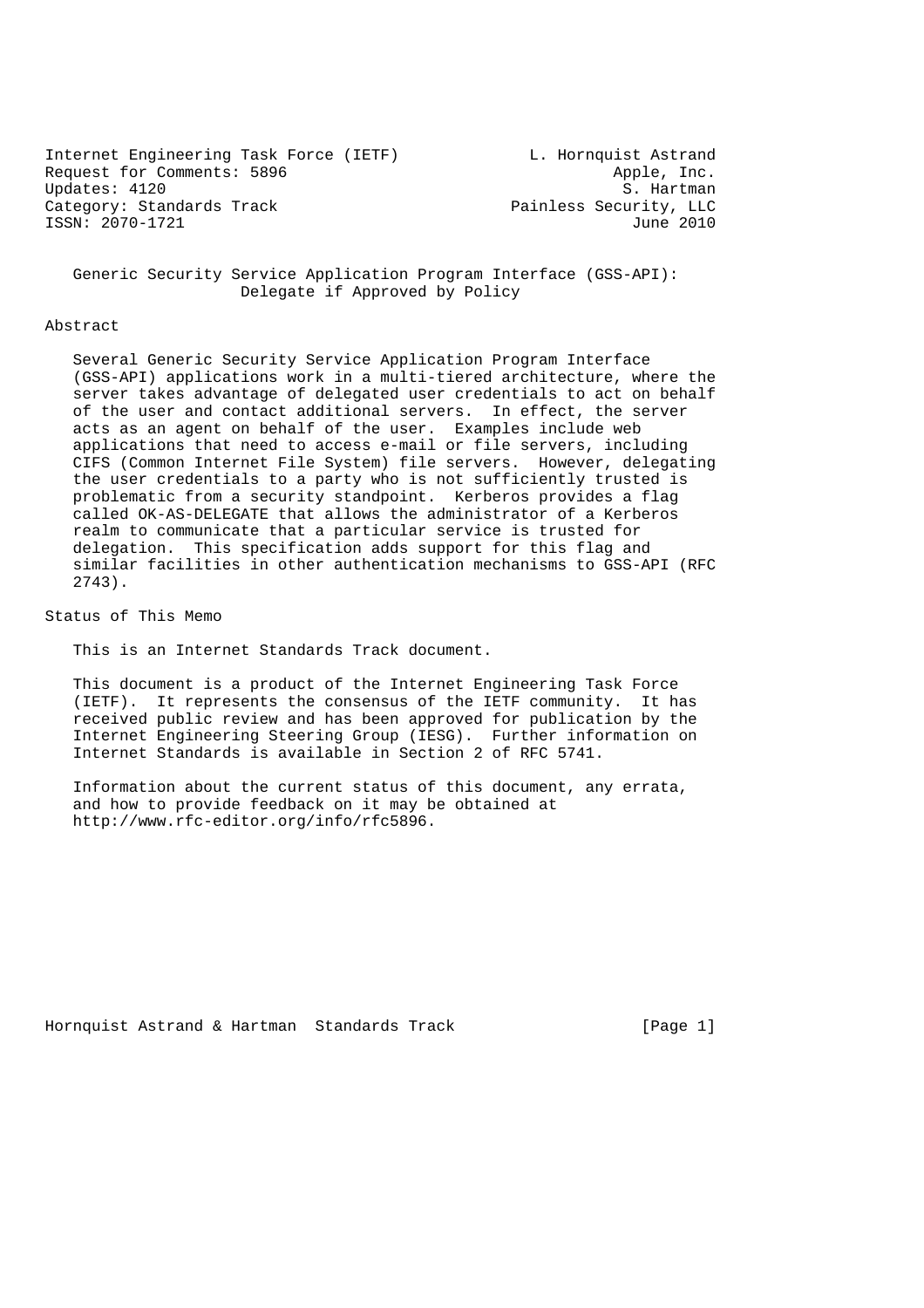### Copyright Notice

 Copyright (c) 2010 IETF Trust and the persons identified as the document authors. All rights reserved.

 This document is subject to BCP 78 and the IETF Trust's Legal Provisions Relating to IETF Documents (http://trustee.ietf.org/license-info) in effect on the date of publication of this document. Please review these documents carefully, as they describe your rights and restrictions with respect to this document. Code Components extracted from this document must include Simplified BSD License text as described in Section 4.e of the Trust Legal Provisions and are provided without warranty as described in the Simplified BSD License.

Table of Contents

|  | 5. Kerberos GSS-API Behavior 4 |  |  |  |  |  |  |  |  |  |  |
|--|--------------------------------|--|--|--|--|--|--|--|--|--|--|
|  |                                |  |  |  |  |  |  |  |  |  |  |
|  |                                |  |  |  |  |  |  |  |  |  |  |
|  |                                |  |  |  |  |  |  |  |  |  |  |
|  |                                |  |  |  |  |  |  |  |  |  |  |
|  |                                |  |  |  |  |  |  |  |  |  |  |

# 1. Introduction

 Several GSS-API applications work in a multi-tiered architecture, where the server takes advantage of delegated user credentials to act on behalf of the user and contact additional servers. In effect, the server acts as an agent on behalf of the user. Examples include web applications that need to access e-mail or file servers, including CIFS file servers. However, delegating user credentials to a party who is not sufficiently trusted is problematic from a security standpoint.

 Today, GSS-API [RFC2743] leaves the determination of whether delegation is desired to the client application. An application requests delegation by setting the deleg\_req\_flag when calling init\_sec\_context. This requires client applications to know what services should be trusted for delegation.

 However, blindly delegating to services for applications that do not need delegation is problematic. In some cases, a central authority is in a better position than the client application to know what services should receive delegation. Some GSS-API mechanisms have a

Hornquist Astrand & Hartman Standards Track [Page 2]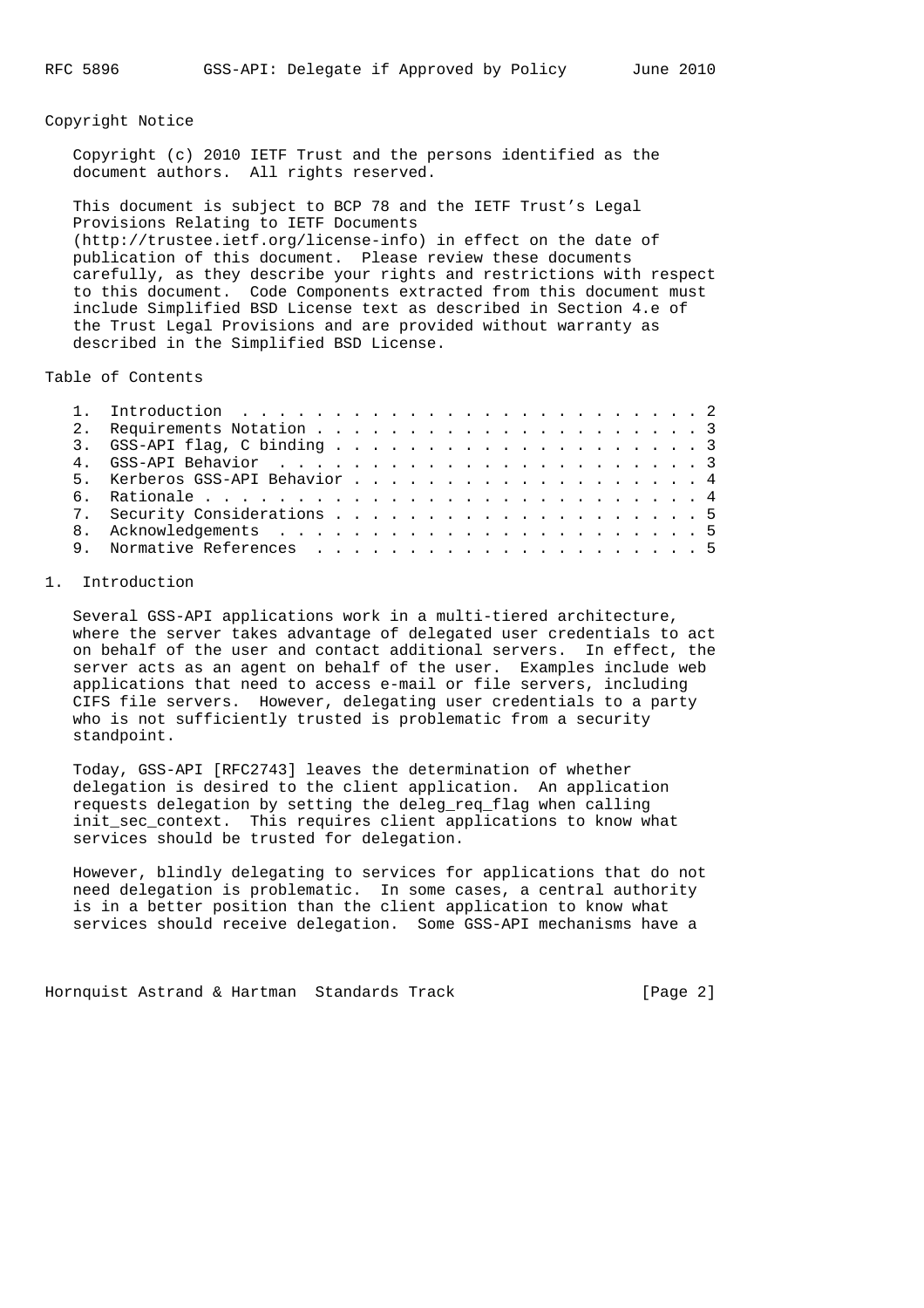facility to allow an administrator to communicate that a particular service is an appropriate target for delegation. For example, a Kerberos [RFC4121] KDC can set the OK-AS-DELEGATE flag in issued tickets as such an indication. It is desirable to expose this knowledge to the GSS-API client so the client can request delegation if and only if central policy recommends delegation to the given service.

This specification adds a new input flag to gss init sec context() to request delegation when approved by central policy. In addition, a constant value to be used in the GSS-API C bindings [RFC2744] is defined. Finally, the behavior for the Kerberos mechanism [RFC4121] is specified.

2. Requirements Notation

 The key words "MUST", "MUST NOT", "REQUIRED", "SHALL", "SHALL NOT", "SHOULD", "SHOULD NOT", "RECOMMENDED", "MAY", and "OPTIONAL" in this document are to be interpreted as described in [RFC2119].

3. GSS-API flag, C binding

 The gss\_init\_sec\_context API is extended to gain a new input flag, deleg policy reg flag, and a new output flag, deleg policy state BOOLEAN. If the deleg\_policy\_req\_flag is set, then delegation SHOULD be performed if recommended by central policy. When delegation was recommended by the central policy and when delegation was done, the output flag deleg\_policy\_state will be set.

 In addition, the C bindings are extended to define the following constant to represent both deleg\_policy\_req\_flag and deleg\_policy\_state (just like GSS\_C\_DELEG\_FLAG maps to two flags).

#define GSS\_C\_DELEG\_POLICY\_FLAG 32768

4. GSS-API Behavior

 As before, if the deleg\_req\_flag is set, the GSS-API mechanism will attempt delegation of user credentials. When delegation is successful, deleg\_state will return TRUE in both the initiator and acceptor output state (gss\_init\_sec\_context and gss\_accept\_sec\_context, respectively).

 Similarly, if the deleg\_policy\_req\_flag is set, then the GSS-API mechanism will attempt delegation if the mechanism-specific policy recommends to do so. When delegation is allowed and successful, deleg\_state will return TRUE in both initiator and acceptor output

Hornquist Astrand & Hartman Standards Track [Page 3]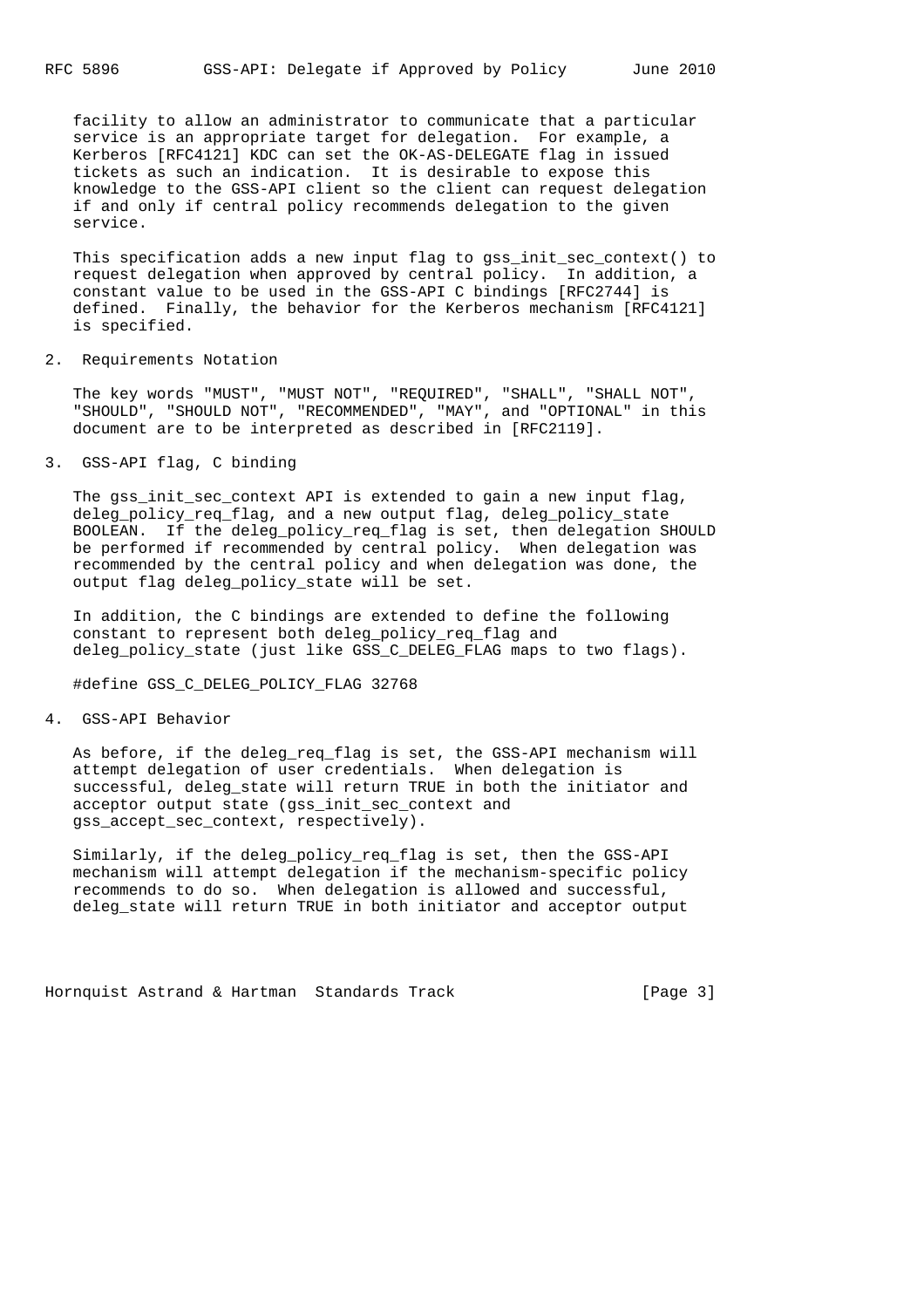state. In addition, deleg\_policy\_state will be set in the initiator output state.

 If the initiator sets both the deleg\_req\_flag and deleg\_policy\_req\_flag, delegation will be attempted unconditionally. When delegation is successful, deleg\_state will return TRUE in the initiator and acceptor. When delegation was successful, the deleg\_state will return TRUE in the initiator and acceptor. Additionally, if the mechanism-specific policy recommended delegation, the deleg\_policy\_state will additionally return TRUE for the initiator (only).

 Note that deleg\_policy\_req\_flag and deleg\_policy\_state apply the initiator only. Their state is never sent over the wire.

5. Kerberos GSS-API Behavior

 If the initiator sets the deleg\_policy\_req\_flag (and not deleg\_req\_flag), the Kerberos GSS-API mechanism MUST only delegate if OK-AS-DELEGATE is set [RFC4120] in the service ticket. Other policy checks MAY be applied. If the initiator sets deleg\_req\_flag (and not deleg\_policy\_req\_flag), the behavior will be as defined by [RFC2743]. If the initiator set both the deleg\_req\_flag and deleg policy reg flag, delegation will be attempted unconditionally.

 [RFC4120] does not adequately describe the behavior of the OK-AS- DELEGATE flag in a cross realm environment. This document clarifies that behavior. If the initiator sets the deleg\_policy\_req\_flag, the GSS-API Kerberos mechanism MUST examine the OK-AS-DELEGATE flag in the service ticket, and it MUST examine all cross realm tickets in the traversal from the user's initial ticket-granting-ticket (TGT) to the service ticket. If any of the intermediate cross realm TGTs do not have the OK-AS-DELEGATE flag set, the mechanism MUST NOT delegate credentials.

6. Rationale

 Strictly speaking, the deleg\_req\_flag behavior in [RFC2743] could be interpreted the same as deleg\_policy\_req\_flag is described in this document. However, in practice, the new flag is required because existing applications and user expectations depend upon GSS-API mechanism implementations without the described behavior, i.e., they do not respect OK-AS-DELEGATE.

 In hind sight, the deleg\_req\_flag should not have been implemented to mean unconditional delegation. Such promiscuous delegation reduces overall security by unnecessarily exposing user credentials, including to hosts and services that the user has no reason to trust.

Hornquist Astrand & Hartman Standards Track [Page 4]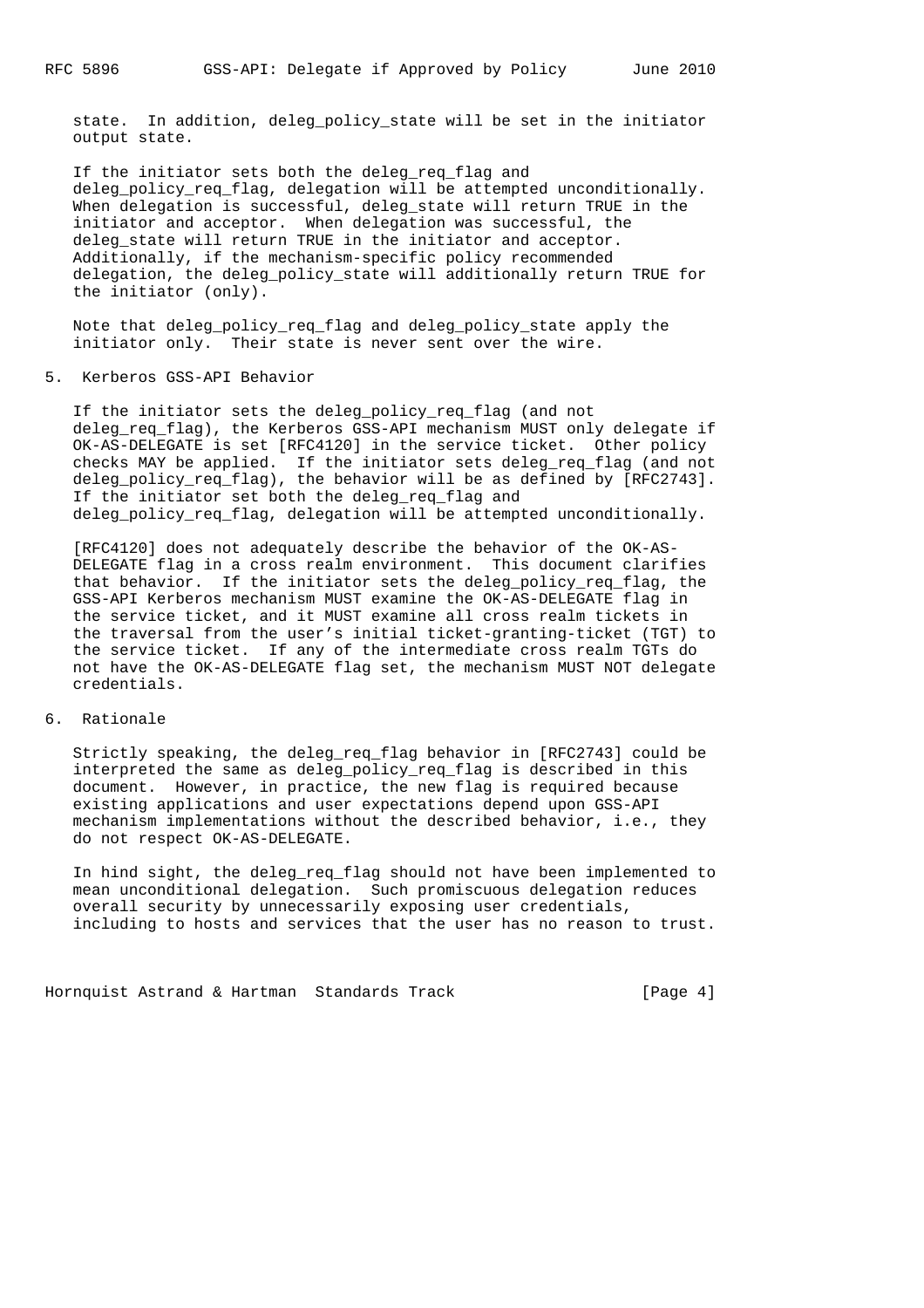Today there are Kerberos implementations that do not support the OK- AS-DELEGATE flag in the Kerberos database. If the implementation of the deleg reg flag were changed to honor the OK-AS-DELEGATE flag, users who deploy new client software would never achieve credential delegation because the KDC would never issue a ticket with the OK-AS- DELEGATE flag set. Changing the client software behavior in this way would cause a negative user experience for those users. This is compounded by the fact that users often deploy new software without coordinating with site administrators.

# 7. Security Considerations

 This document introduces a flag that allows the client to get help from the KDC in determining to which servers one should delegate credentials, and the servers to which the client can delegate.

 The new flag deleg\_policy\_req\_flag is not communicated over the wire, and thus does not present a new opportunity for spoofing or downgrading policy in and of itself.

 Mechanisms should use a trusted/authenticated means of determining delegation policy, and it must not be spoofable on the network.

 Delegating the user's TGT is still too powerful and dangerous. Ideally, one would delegate specific service tickets, but this is out of scope of this document.

 A client's failure to specify deleg\_policy\_req\_flag can at worst result in NOT delegating credentials. This means that the client does not expand its trust, which is generally safer than the alternative.

# 8. Acknowledgements

 Thanks to Disco Vince Giffin, Thomas Maslen, Ken Raeburn, Martin Rex, Alexey Melnikov, Jacques Vidrine, Tom Yu, Hilarie Orman, and Shawn Emery for reviewing the document and providing suggestions for improvements.

- 9. Normative References
	- [RFC2119] Bradner, S., "Key words for use in RFCs to Indicate Requirement Levels", BCP 14, RFC 2119, March 1997.
	- [RFC2743] Linn, J., "Generic Security Service Application Program Interface Version 2, Update 1", RFC 2743, January 2000.

Hornquist Astrand & Hartman Standards Track [Page 5]